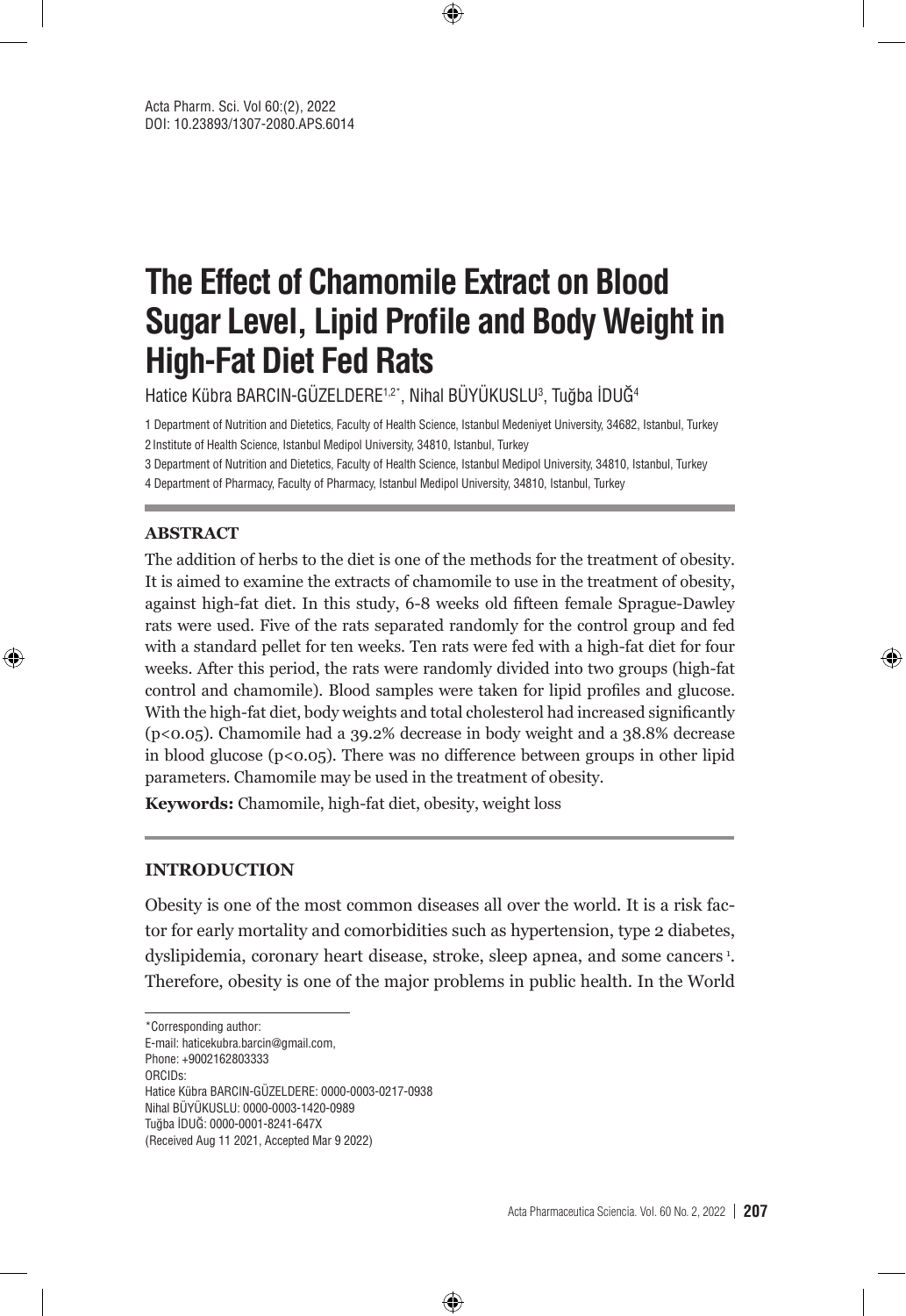Health Organisation (WHO) obesity fact sheet, it was stated that in 2016, more than 1.9 billion adults aged eighteen years and older were overweight; of these, over 650 million adults were obese 2 . Therefore, the underlying mechanism of obesity has been investigated, and several approaches gain importance for preventing or treating obesity 3–5. There are a lot of reasons for obesity. One of them is the disruption of energy balance<sup>6</sup>. A high-fat diet, in particular, has been associated with obesity and comorbid diseases 7,8. Chamomile (*Matricaria chamomilla* L*.)* is a member of the Asteraceae family and contains various phenolic compounds (a polyphenol group member) and flavonoids. Chamomile is the most common herb in the diet as a herbal tea. It is thought that chamomile extract acts as a pain killer. In addition to that, it has antiseptic, antibacterial, antioxidant, and anti-inflammatory activity also protects from some diseases like high-fat liver, Type 2 diabetes, and cancer9,10. Although chamomile is well studied in some diseases like diabetes and maintaining blood glucose levels, the anti-obesity effect on body weight has not been examined<sup>11-13</sup>.

 $\bm \Theta$ 

Herbs rich in phytochemicals have been used to maintain well-being, prevent and treat several diseases for decades<sup>14,15</sup>. Polyphenol, naturally occurring in plants, effectively regulates physiological and molecular pathways, including energy metabolism, adiposity, and obesity<sup>16,17</sup>. Chamomile has been traditionally used for weight loss in Turkey. In addition to weight loss, chamomile is also used for health benefits in cosmetics, the food industry, and medical applications<sup>18</sup>.

⊕

Although herbs are commonly used as a tea in daily diet, the effect of most of the herbs on health has not been well established. Therefore, if there was not known the effects of the herbs on health, using herbs for the treatment of some diseases may have negative consequences. With all of the knowledge, this study planned to examine the effects of chamomile on blood glucose level, lipid profile, and body weight in high-fat diet-fed rats.

#### **METHODOLOGY**

⊕

#### **Research Protocol**

A high-fat diet was applied for ten weeks in all rats except the control group. After four weeks, the high-fat diet-fed rats were separated randomly into equal two groups. One group was chosen for the chamomile group, and the other was selected for the high-fat diet control group. Chamomile applied for six weeks via gavage. The high-fat and control groups have taken placebo (water) via gavage from the beginning of the fourth week to the end of the tenth week. Blood samples were collected at the beginning, end of the fourth week, and end of the study. Animals with net weight change greater than 50 g were considered obese.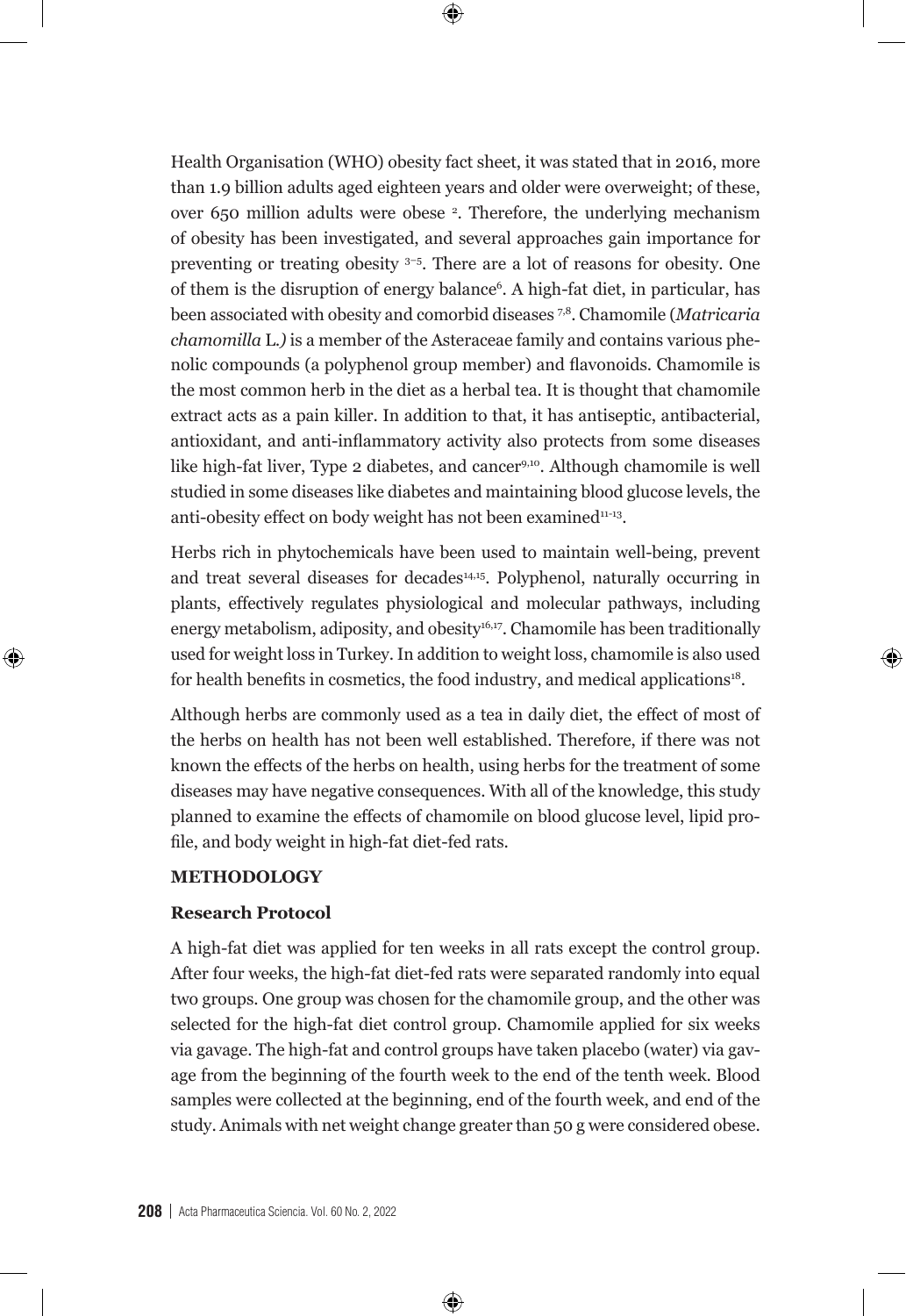**Sample Selection**

In this study, 15 Sprague-Dawley albino female rats (83-202g) aged 6-8 weeks were used. All of the rats were fed a standard diet ad libitum for ten days. The rats were kept in 21.8 ° C and 60% humidity, twelve hours of light, and twelve hours of darkness. The rats were randomly allocated to cages with a maximum of five rats in each cage in the Istanbul Medipol University Regenerative and Restorative Medical Center (MEDITAM).

 $\bm \Theta$ 

Initially, five of the rats were randomly separated and determined as a control group; they were fed with a standard diet and 2 mL water via gavage throughout the study. Then the remaining rats formed the high-fat diet group. These rats were fed with a high-fat diet for four weeks. After high-fat diet-fed rats (n=10) were randomly separated into two equal groups. The three groups comprised:

**(i) Control Group** (**n=5)-** Standard diet

**(ii) High-Fat Control Group (n=5)-** High-fat diet

**(iii) Chamomile Group (n=5)-** High-fat diet + 100 mg/ kg chamomile extract

#### **Standard and High-Fat Diet**

⊕

The standard diet consisted of corn, full-fat soy (obtained from genetically modified soybean), sunflower seed meal, wheat ram, wheat flour, alfalfa flour, sugar beet molasses, beef meat-bone-chicken flour, dicalcium phosphate (inorganic), calcium carbonate, vitamin premix, and mineral premix.

High-fat diet applied for according to Ari et al.<sup>19</sup> protocol. The high-fat diet contained 25 g butter for each 100 g standard pellet. The butter was melted and added to the standard pellet until the pellets had absorbed all the melted butter. The highfat diet was given to all groups except the control group until the end of the study.

#### **Preparation of Chamomile Extract**

Chamomile flowers were obtained from the local market in May 2016. The flowers were controlled by Tuğba İduğ (Ph.D. lecturer) and İrem Atay Balkan (Ph.D. lecturer). A hydroalcoholic solution (100 g Chamomile in a 1 L solution containing 37% ethyl alcohol and 63% distilled water) of chamomile was extracted in a Soxhlet apparatus. After the alcohol was evaporated, the solution was lyophilized and kept at -20°C until use. The extract was weighed 100 mg for each kg of rat weight. It was dissolved in water with a maximum of 2 mL of gavage per rat. The dosage of chamomile extract was decreased according to negative weight changes in Chamomile groups.

⊕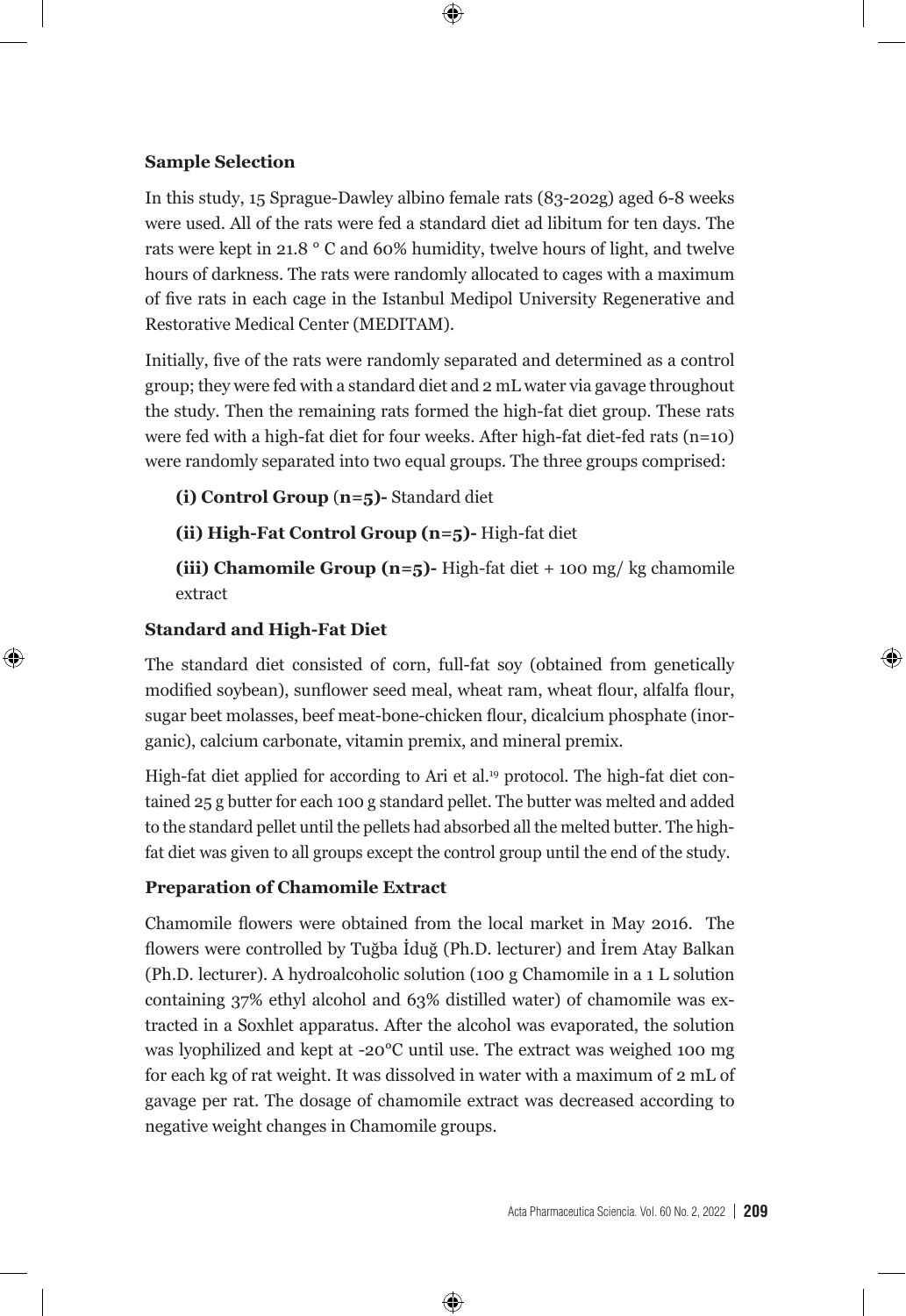# **Weight Measurement**

Rats were taken one by one from their cages, and their weights were taken using sensitive scales (0.0001 g/ 200 g) every Monday until the end of the study.

 $\bigoplus$ 

#### **Blood Samples**

One ml of blood was collected from each rat at the beginning (day 0), middle (day 28), and at the end of the study (day 70) from the subclavian vein. The blood samples were centrifuged at 3000 rpm for ten minutes at  $+4^{\circ}$ C. The blood serum samples were analyzed at Istanbul Medipol University MEGA Hospitals Complex Biochemistry laboratory. The values of serum Low-Density Lipoprotein (LDL), High-Density Lipoprotein (HDL), triglyceride (TG), total cholesterol (TC), and blood glucose were analyzed utilizing Cobas 6000 (Roche, Tokyo) biochemistry auto-analysis.

## **Statistical Analyses**

⊕

The SPSS 18.0 statistics program (IBM, NY, USA) was used for the statistical analysis. The values were mean and  $\pm$  standard deviation (SD), differences in comparisons of multiple groups were made using the One-Way ANOVA test. Independent t-tests were used to compare the difference between day 28 and day 70 data. The general linear analysis was made for repeated weight measures. The changes were tested using the paired-sample t-test method and were considered significant when  $p \le 0.05$  and  $p \le 0.01$ .

⊕

### **RESULTS and DISCUSSION**

Control and high-fat diet-fed rats' weight changes were calculated from day 0 to day 28. Average weight changes were 46.00±18.52 g for the high-fat intervention group and 29.00±9.24 g for the control group. In comparison, the average weights increases were 43.7% in high-fat diet-fed rats, 15.9% in the control group. This increase was found statistically significant ( $p < 0.05$ ). The average weight changes of control and high-fat diet-fed rats can be shown in Figure 1. It was found that the chamomile group has weight loss from day 28 to day 70 when the average weight change compared with the high-fat control group. The average weight change was  $18.06 \pm 8.16$  g for the high-fat diet control and 13.37±6.75 g for the chamomile group. Also, it was shown that on day 70 chamomile group has a lower weight than the high-fat diet-fed rats in Figure  $2 (p < 0.05)$ .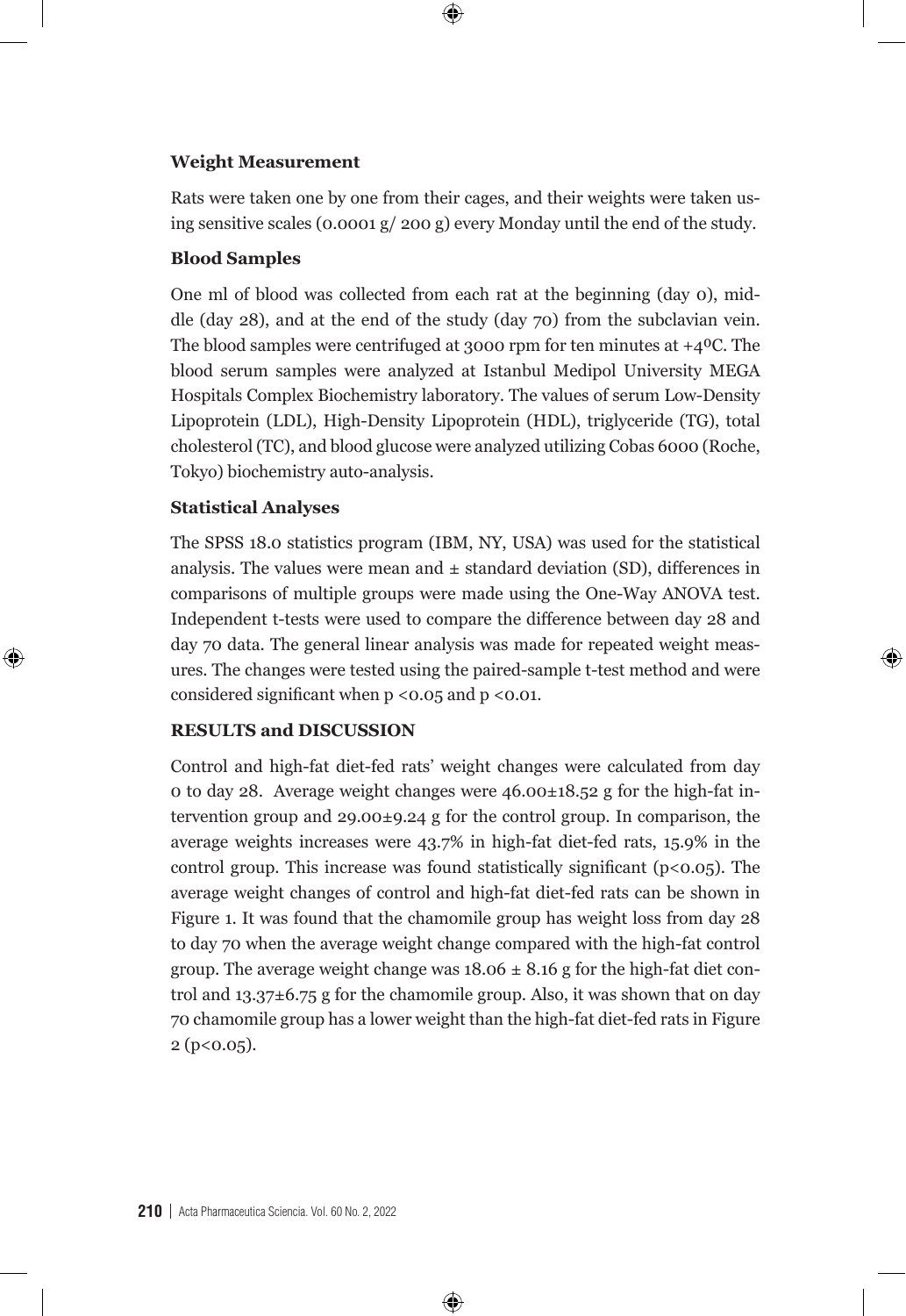

 $\mathcal{I}(\mathcal{I})$  increases were 43.7% increases were 43.7% in high-fat diet-fed rats, 15.9% in the control rats, 15.9% in the control rats, 15.9% in the control rats, 15.9% in the control rats, 15.9% in the control rats, 15  $\mathcal{G}$  increase was found statistically significant (point changes of control control control control control control control control control control control control control control control control control control contr

**Figure 1.** High-fat diet fed rats and control group average weight change for 4 weeks. **Figure 1.** High-fat diet fed rats and control group average weight change for 4 weeks. **\*p<0.05** \*p<0.05

⊕



weight change for ten weeks. (\*p<0.05) **EXECON CONTROL Figure 2.** The difference in the High-Fat-Control, Control, and Chamomile group average

trol group and the high-fat control group. It was found that rats' weight was fire cased with a high-fat diet compared to the standard diet body weight was standard differently by the quantity of food and a variety of nutrients  $\cdots$ study, the metabolic syndrome rat model developed with a high-fat and high-This study found a significant difference between the weight change of the conincreased with a high-fat diet compared to the standard diet—bodyweight was affected differently by the quantity of food and a variety of nutrients  $(-7,8)$ . In one

⊕

higher adiposity values and leptin levels, and fatty liver masses 22. Despite that, few studies showed no

significant difference between a high-fat difference between a high-fat difference between  $\mathbf{F}_{\mathrm{c}}$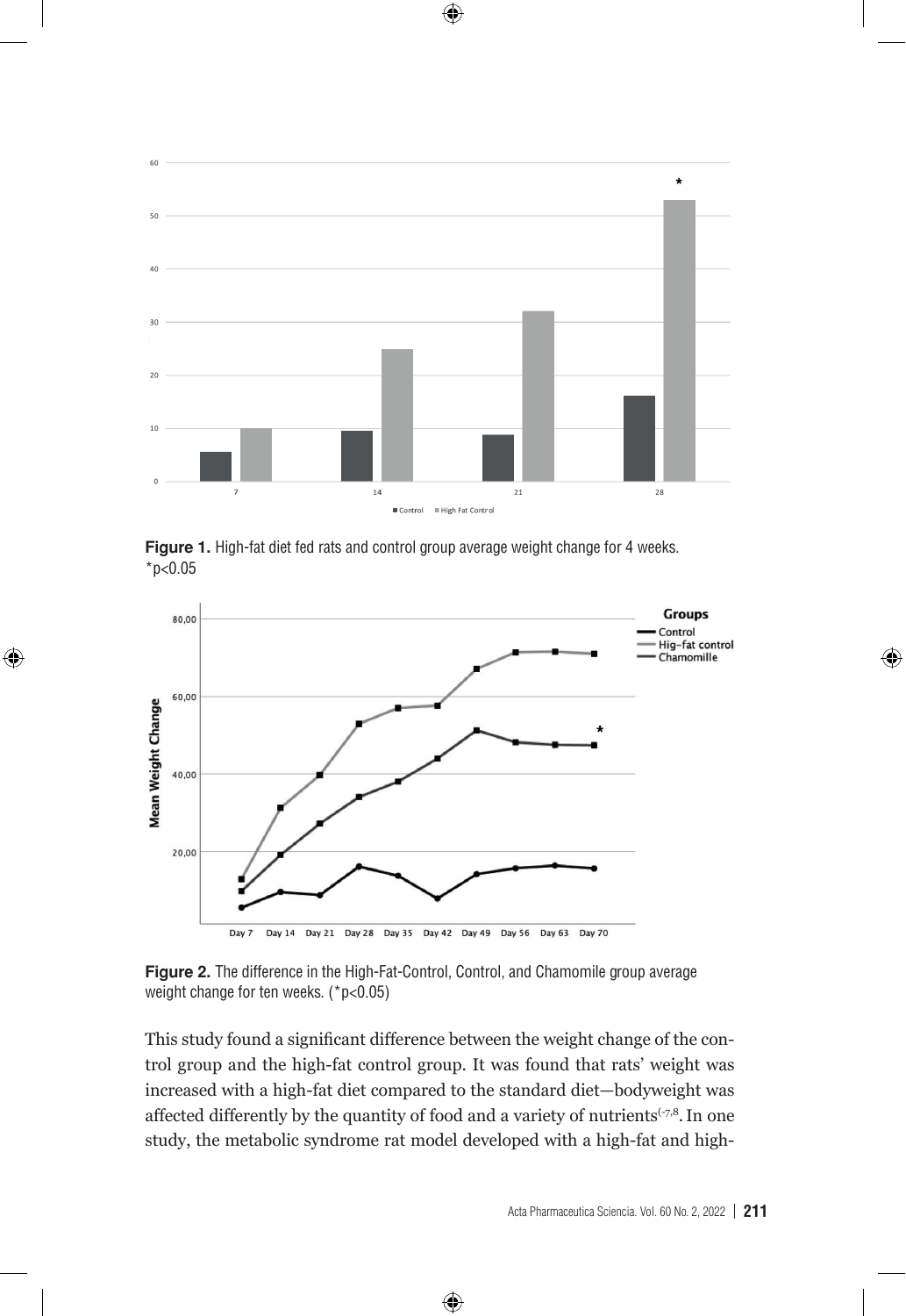carbohydrate diet. As a result of a high-carbohydrate (8 weeks) and high-fat diet (16 weeks), found an increase in body weight, energy intake, and BMI, compared with the control group <sup>21</sup>. In another study, male rats were fed a high-fat diet for 16 weeks. It was stated that beta-cell dysfunction was observed in the female offspring of these rats. Consumption of a high-fat diet leads to increased body weight, energy intake, higher adiposity values and leptin levels, and fatty liver masses 22. Despite that, few studies showed no significant difference between a high-fat diet and weight gain in rats 19,23. One study found that no effect on weight changes of consumption of a high-fat diet between a high-fat and a low-fat diet for sixteen weeks <sup>23</sup>.

 $\bm \Theta$ 

Day 28 and day 70 biochemical analyses were compared for all groups. It was found that TC was increased in the high-fat control group and blood glucose decreased in the Chamomile group (p<0.05). Examined to change of TC and glucose within groups, it was shown that the control group has the lowest level of TC, and the chamomile group has the lowest level of glucose in Table 1.

|                         |                 | TC<br>mg/dL<br>n±SD             | TG<br>mq/dL<br>n±SD | LDL<br>mg/dL<br>n±SD | <b>HDL</b><br>mg/dL<br>npmSD   | Glucose<br>mq/dL<br>n±SD        |
|-------------------------|-----------------|---------------------------------|---------------------|----------------------|--------------------------------|---------------------------------|
| Control                 |                 |                                 |                     |                      |                                |                                 |
| $n=5$                   | <b>Baseline</b> | $45.12 \pm 9.39$                | $69.68 \pm 15.18$   | $-10.13 \pm 3.38$    | $41.32 + 7.62$ <sup>a</sup>    | 307.80±26.33ª                   |
| $n=5$                   | Day 28          | $57.64 \pm 6.72$                | $60.0 + 8.80$       | $2.60 \pm 2.40$      | $47.20 + 4.47$ <sup>a</sup>    | 123.04±15.87                    |
| $n=5$                   | <b>Day 70</b>   | 57.70±6.72 <sup>a</sup>         | 82.92±36.31         | $0.00 \pm 0.00$      | $51.40\pm 6.62$                | $99.08 + 4.83$ <sup>a</sup>     |
| <b>High-Fat Control</b> |                 |                                 |                     |                      |                                |                                 |
| $n=5$                   | <b>Baseline</b> | $55.50 \pm 6.46$ <sup>Å</sup>   | $61.83 \pm 16.51$   | $-6.50 \pm 2.32$     | $49.63 \pm 3.45$ <sup>aA</sup> | $223.86 \pm 40.98^{\circ}$      |
| $n=5$                   | Day 28          | $65.30+4.75$                    | $50.70 \pm 10.95$   | $3.33 \pm 1.52$      | $58.23 \pm 7.19$ <sup>a</sup>  | $130.0 + 12.21$                 |
| $n=3$                   | <b>Day 70</b>   | $65.80 \pm 8.17$ <sup>aÅ</sup>  | 94.70±16.78         | $0.00+0.00$          | $55.13 \pm 7.02$ <sup>Å</sup>  | 106.80± 9.44 <sup>a</sup>       |
| <b>Chamomile Group</b>  |                 |                                 |                     |                      |                                |                                 |
| $n=5$                   | <b>Baseline</b> | $53.32 \pm 11.09$               | 69.70±27.72         | $-5.26 \pm 8.99$     | $44.64 + 4.67$ <sup>a</sup>    | $206.34 \pm 44.85^a$            |
| $n=5$                   | Day 28          | 74.64± 14.20 <sup>Å</sup>       | $65.54 \pm 17.50$   | $4.40 \pm 4.61$      | $59.24 \pm 8.24$ <sup>a</sup>  | $201.48 \pm 37.58$ <sup>Å</sup> |
| $n=5$                   | <b>Day 70</b>   | $68.78 \pm 10.89$ <sup>aÅ</sup> | $87.64 \pm 53.10$   | $0.00 \pm 0.00$      | $60.84 \pm 9.82$               | 123.34±12.92 <sup>aÅ</sup>      |
| <b>Referans levels</b>  |                 |                                 |                     |                      |                                |                                 |
|                         |                 | $77.33 \pm 5.30$                | $56.00 \pm 4.12$    | $15.06 \pm 1.22$     | $54.59 \pm 5.08$               | 71.11±23.58                     |

**Table 1.** Biochemical Analysis Results of Control, High-fat Control, and Chamomile Group.

⊕

TC:total cholesterol, TG: tryglyseride, LDL: low density lipoprotein, HDL: high density lipoprotein

 $\oplus$  Independent T-test statistically significant difference was found at p <0.05., day 28 and day 70 was analyzed.

⊕

a One-way ANOVA, p<0.05 within-group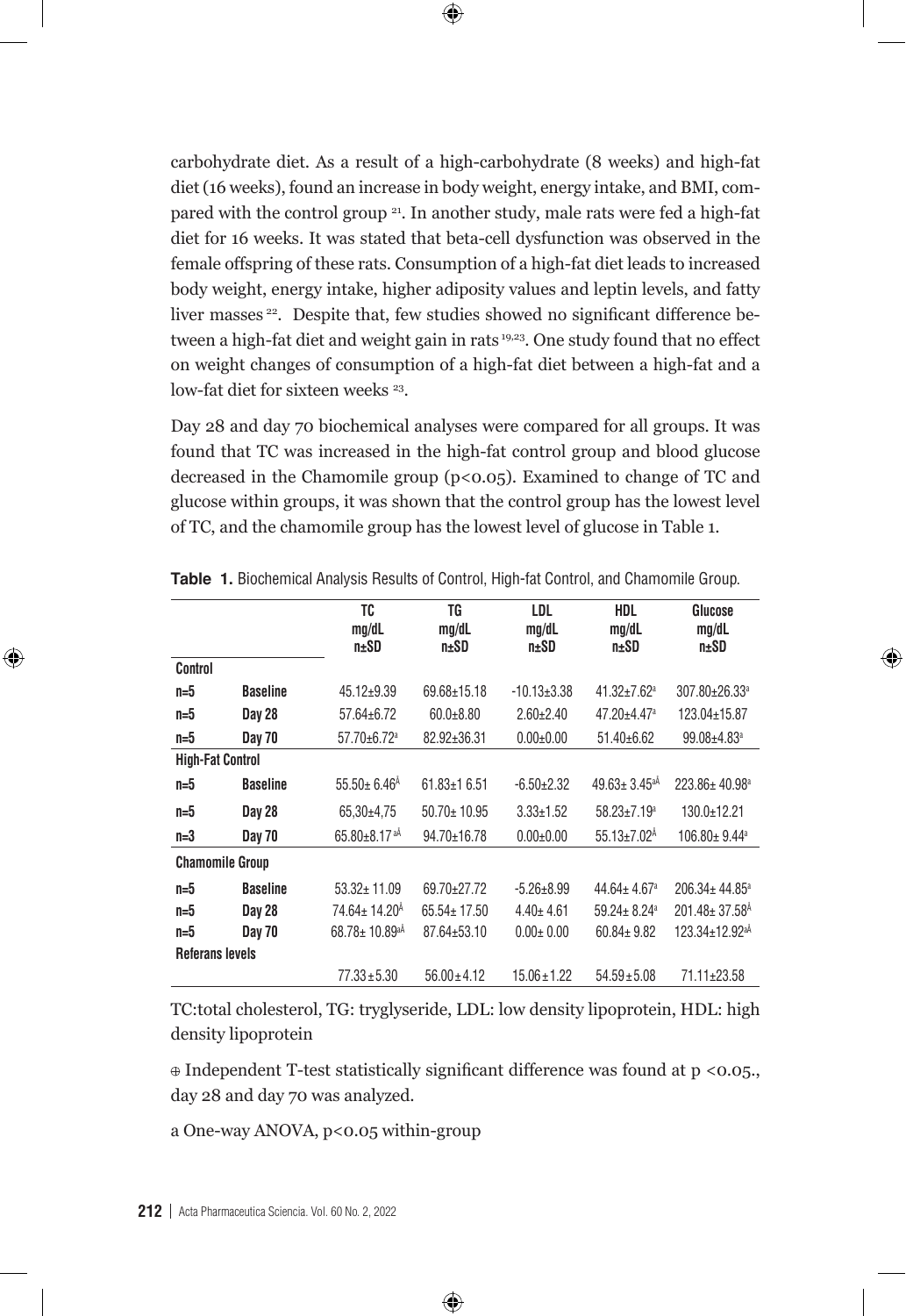$\bigoplus$ 

People have used herbs for decades for the treatment of various diseases. Chamomile is a herb used to treat and prevent obesity with different properties, but there are only a few studies about this effect<sup>9,12,18,24</sup>. This study found that the chamomile effect reduces body weight compared to a high-fat diet in rats. Some studies have shown that chamomile's anti-obesity effect is linked to apigenin content 25,26. In another study, the effect of chamomile extract on blood glucose levels and body weight were examined in rats. It was found that the chamomile group has a lower body weight than the control group <sup>27</sup>. According to these results, chamomile extract can be used to reduce body weight against a high-fat diet, and it was thought to prevent obesity. However, which molecules are responsible for these effects and how they work will be investigated further.

Although chamomile affects body weight, blood sugar level, and lipid profile in this study, few limitations exist. Rats number is one of the limitations. In the beginning, each group had five rats, but some rats have died during blood collection. In addition to that LDL, cholesterol results were found different from the literature. LDL cholesterol was calculated with the Friedewald low-density lipoprotein cholesterol method (F-LDL-C) 28. Therefore, it was thought that the cause of differences in different formulations. Despite the limitations, the effects of chamomile on body weight, blood sugar, and lipid profile have been shown in this study. Therefore, it was thought that this herb might be used for the treatment of obesity. Primarily chamomile tea may be used in the diet for reducing body weight. But further investigation is needed to understand the mechanisms and which phytochemicals are responsible for these effects.

⊕

The importance of macronutrient distribution has been long known in the development of obesity and many diseases. A high-fat diet is mainly associated with some metabolic diseases such as cardiovascular disease, Type 2 diabetes, fatty liver, neurological disease, kidney dysfunction, and obesity. Various medical and traditional methods have long been used in the treatment of obesity. The use of plants has always been widespread by people with no specialized or medical knowledge of how they function. Chamomile is an example of the plants used in the treatment of obesity. In this study, the effects of chamomile on body weight, blood lipid level, and blood sugar level in rats were investigated. It is found that a high-fat diet caused an increase in body weight. In addition, chamomile against a high-fat diet affects limiting weight gain. In the chamomile group, blood glucose levels significantly decreased. The use of chamomile could be an effective strategy for restricting weight gain, but further studies are needed to understand the anti-obesity effects of chamomile and other herbs.

⊕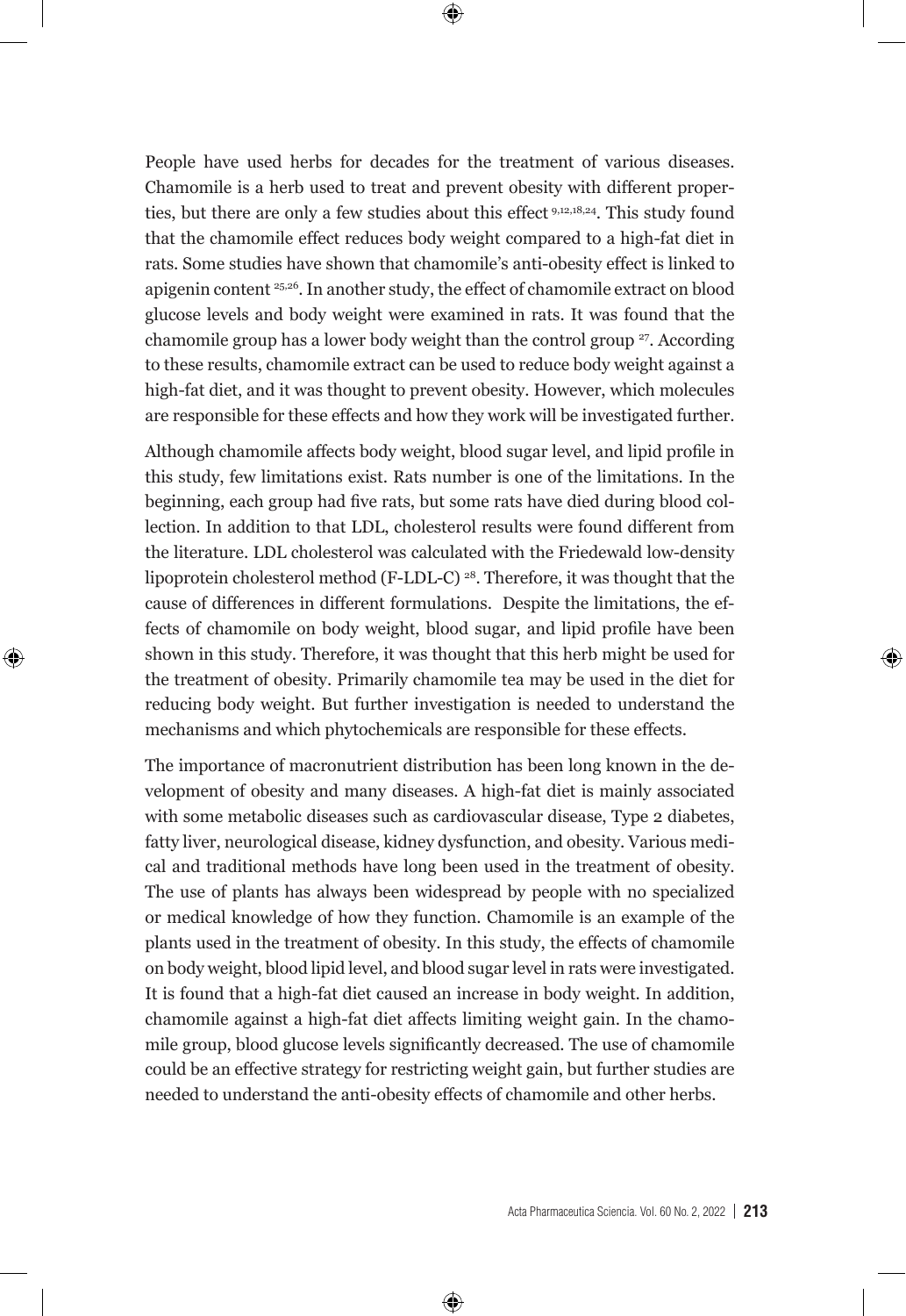## **STATEMENT OF ETHICS**

This experiment was approved by the Istanbul Medipol University Animal Experiments Local Ethics Committee (IMU-HADYEK, decision no: 84) before the study.

 $\bigoplus$ 

## **CONFLICT OF INTEREST**

No conflict of interest was declared by the authors.

# **AUTHOR CONTRIBUTION**

HKBG and NB have planned and conducted to study. Tİ has helped for extraction of chamomile and laboratory use. HKBG has prepared the first draft of the research. NB and Tİ have checked for the final document.

# **FUNDING SOURCES**

This research was supported by Istanbul Medipol University BAP commissions (No: 2016/05).

# **ACKNOWLEDGMENTS**

⊕

The authors would like to thank Assistant Professor Dr. İrem Atay Balkan and Assistant Professor Tuğba İduğ for all their support during with trial, determination, and extraction of chamomile and laboratory use.

⊕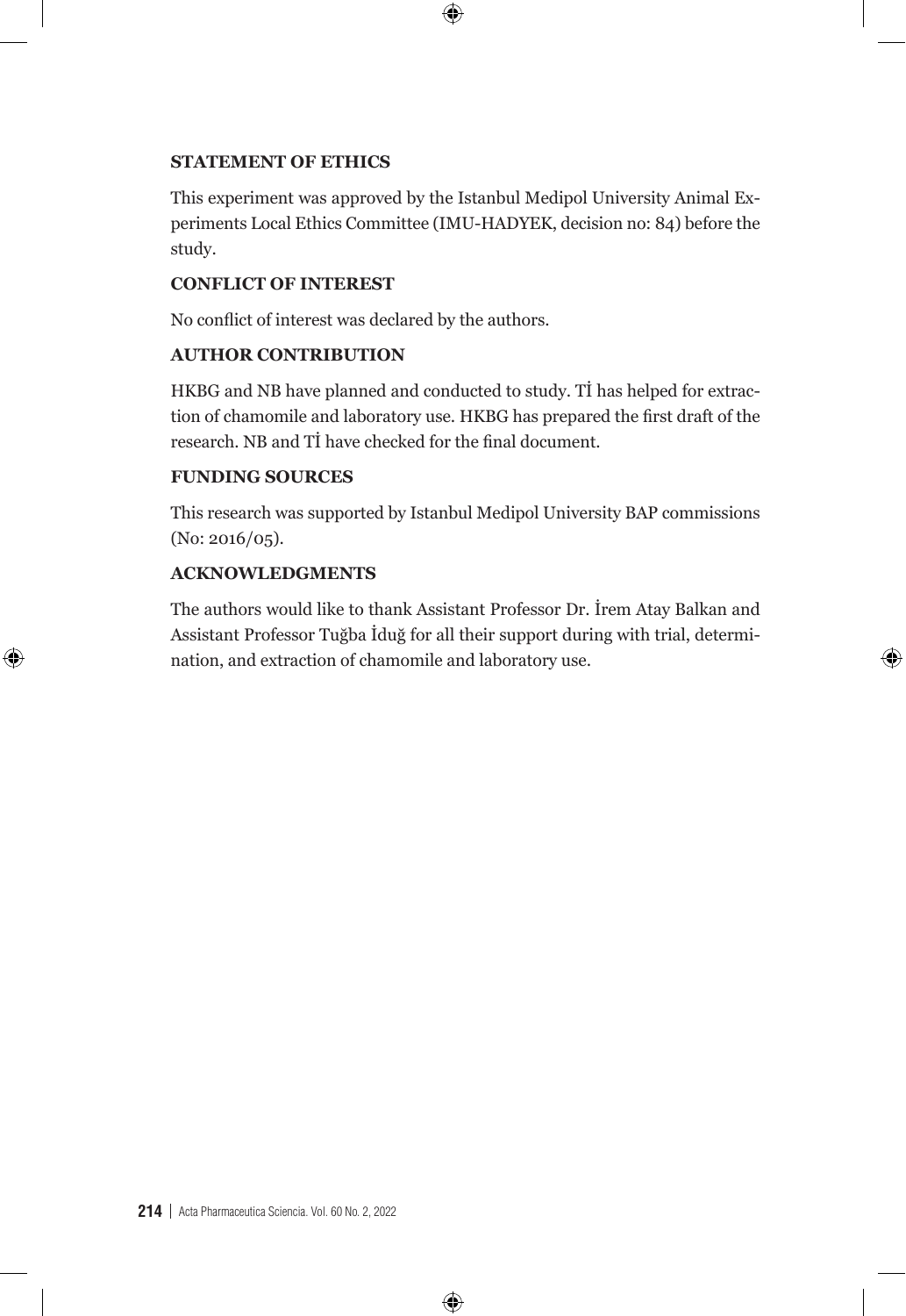#### **REFERENCES**

⊕

1. Jensen MD, Ryan DH, Apovian CM, Ard JD, Comuzzie AG, Donato KA, et al. AHA/ACC/ TOS guideline for the management of overweight and obesity in adults: A report of the American College of cardiology/American Heart Association task force on practice guidelines and the obesity society, 2013; 129, Circ. 2014.

2. World Health Organization (WHO). Obesity and overweight fact sheet [Internet]. Update January 2015. 2020. Available from: http://www.who.int/mediacentre/factsheets/ fs311/en/

3. Calle EE, Kaaks R. Overweight, obesity and cancer: Epidemiological evidence and proposed mechanisms. Nat Rev Cancer. 2004;4(8):579–91.

4. Gregor MF, Hotamisligil GS. Inflammatory Mechanisms in Obesity. Annu Rev Immunol. 2011;29(1):415–45.

5. Llewellyn C, Wardle J. Behavioral susceptibility to obesity: Gene-environment interplay in the development of weight. Physiol Behav [Internet]. 2015;152:494–501. Available from: http://dx.doi.org/10.1016/j.physbeh.2015.07.006

6. Hotamisligil GS. Inflammation and metabolic disorders. Nature. 2006;444(7121):860–7.

7. Astrup A. Macronutrient balances and obesity: The role of diet and physical activity. Public Health Nutr. 1999;2(3 A):341-7.

8. Zilberter T. Food addiction and obesity: Do macronutrients matter? Front Neuroenergetics. 2012;4(MAY):1–2.

9. Al-Dabbagh B, Elhaty IA, Elhaw M, Murali C, Al Mansoori A, Awad B, et al. Antioxidant and anticancer activities of chamomile (Matricaria recutita L.). BMC Res Notes [Internet]. 2019;12(1):1–8. Available from: https://doi.org/10.1186/s13104-018-3960-y

10. Basharat S, Gilani SA, Iftikhar F, Qamar MM, Murtaza MA, Anmol S. Matricaria Chamomile Protective Effect Against Type-2 Diabetes Mellitus and Cancer Cell Linings. 2019;1(September):24–32.

11. Rafraf M, Zemestani M, Asghari-Jafarabadi M. Effectiveness of chamomile tea on glycemic control and serum lipid profile in patients with type 2 diabetes. J Endocrinol Invest. 2015;38(2):163–70.

12. Kaseb F, Yazdanpanah Z, Biregani AN, Yazdi NB, Yazdanpanah Z. The effect of chamomile (Matricaria recutita L.) infusion on blood glucose, lipid profile and kidney function in Type 2 diabetic patients: A randomized clinical trial. Prog Nutr. 2018;20(1):110–8.

13. Jabri MA, Sakly M, Marzouki L, Sebai H. Chamomile (Matricaria recutita L.) decoction extract inhibits in vitro intestinal glucose absorption and attenuates high fat diet-induced lipotoxicity and oxidative stress. Biomed Pharmacother [Internet]. 2017;87:153–9. Available from: http://dx.doi.org/10.1016/j.biopha.2016.12.043

14. Hasani-Ranjbar S, Jouyandeh Z, Abdollahi M. A systematic review of anti-obesity medicinal plants - an update. J Diabetes Metab Disord. 2013;12(1):1.

15. Faydaoğlu E, Sürücüoğlu S. Tıbbi ve Aromatik Bitkilerin Antimikrobiyal, Antioksidan Aktiviteleri ve Kullanım Olanakları. Erzincan Univ J Sci Technol. 2013;6(2):233–65.

16. Tanabe H, Pervin M, Goto S, Isemura M, Nakamura Y. Beneficial Effects of Plant Polyphenols on Obesity. Obes Control Ther Open Access Open Access Benef. 2017;4(3):1–16.

17. Wang S, Moustaid-Moussa N, Chen L, Mo H, Shastri A, Su R, et al. Novel insights of dietary polyphenols and obesity. J Nutr Biochem [Internet]. 2014;25(1):1–18. Available from: http:// dx.doi.org/10.1016/j.jnutbio.2013.09.001

⊕